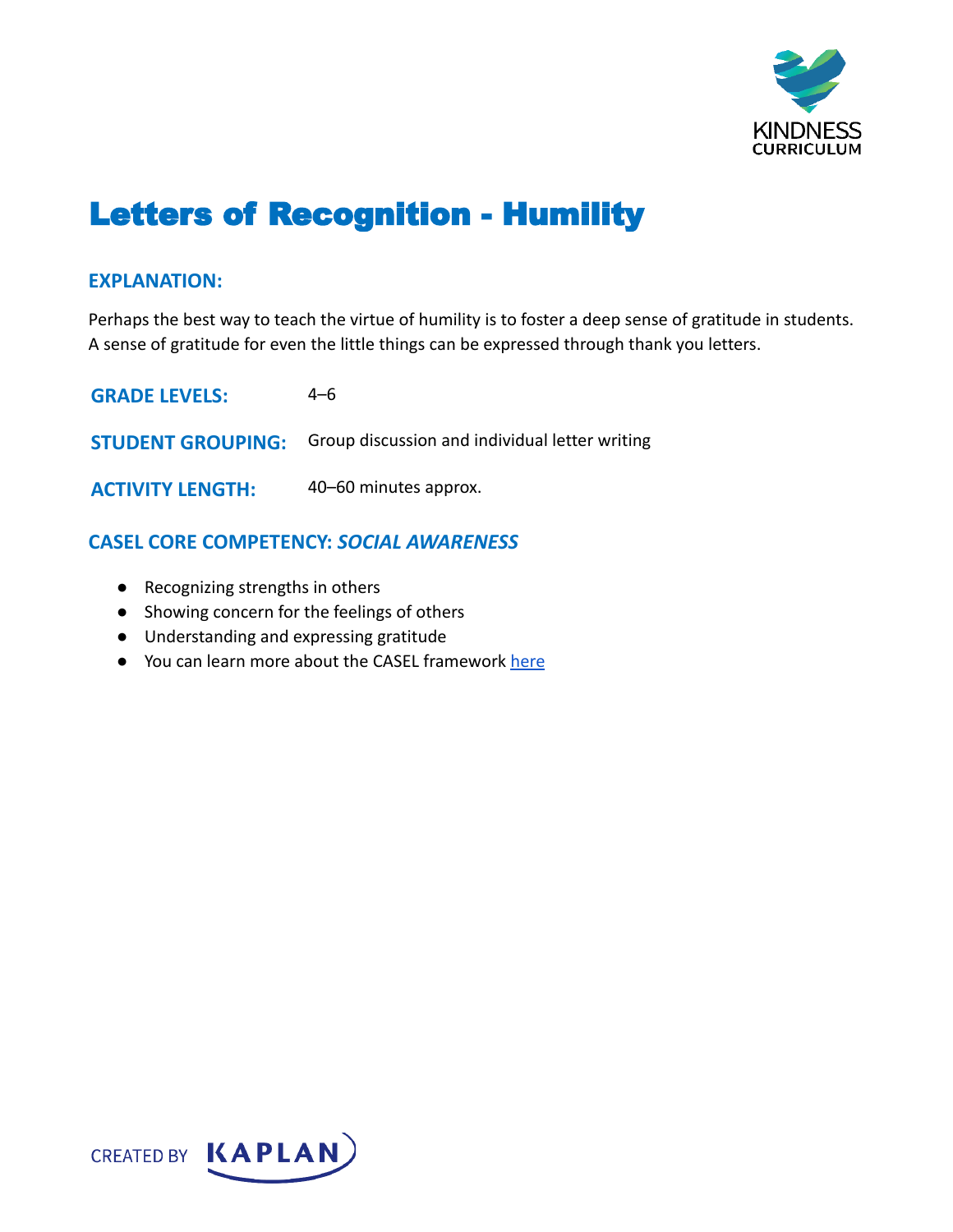# **SCOPE OF TASK:**

Humility is the quality of being humble, and it requires the consideration of others' needs, actions, and perspectives. Expressing gratitude to others will require acknowledging others and the contributions they make to our lives.

- 1. Question students to determine their prior knowledge and experiences relating to humility. It might be helpful to connect humility to the following concepts:
	- Not drawing attention to yourself
	- Acknowledging that you are not always right
	- Considering the needs of a team instead of the individual player
	- Acknowledging others' talents and actions
- 2. Ask students to consider people who contribute to their lives and do things for them selflessly. Students can share experiences with the group. Some examples may include parents/guardians, coaches, friends, and people in the school community. Encourage students to describe the actions of the people they are discussing. Questions could include:
	- Is this person humble?
	- Why do you think they are humble?
- 3. Share the task with the students:
	- Students are going to express their gratitude by writing letters to these people.
	- Students should choose people who may not get the recognition they deserve—for example, firefighters, police officers, and nurses.
- 4. Depending on students' prior knowledge, provide the necessary details about letter writing and correct letter structure.
- 5. Encourage students to create the greeting, a statement of gratitude, specific details of the person's actions and humility, and an appropriate closing and signature. The teacher can model a letter-writing example as needed or provide a template.
- 6. Once students have completed the letters, ask students to share with the class. When discussing the letters of thanks, highlight the humility that the letter recipients displayed.
- 7. Ask students to give their letters to the intended recipients.